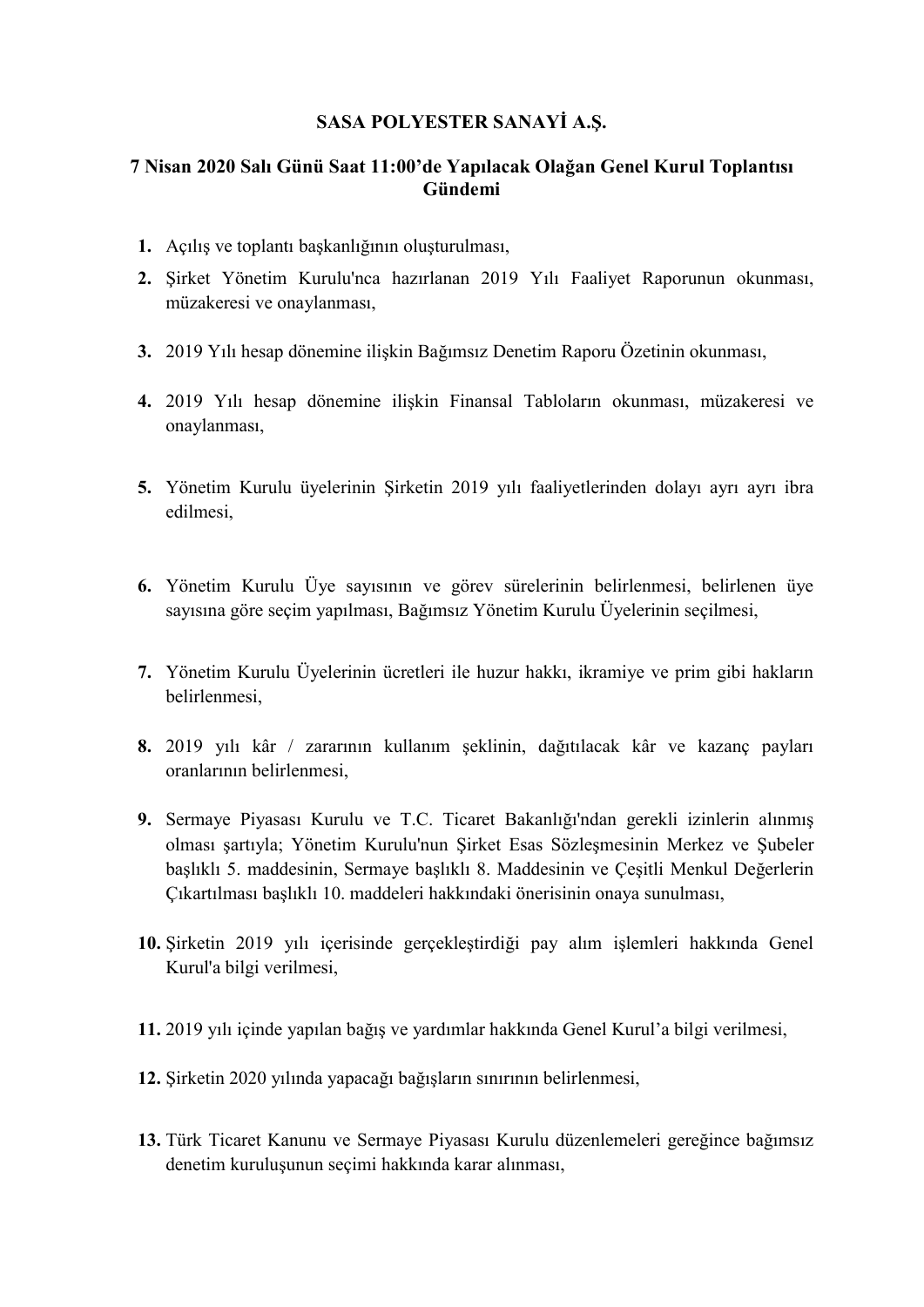14. Yönetim Kurulu Başkan ve üyelerine, Türk Ticaret Kanunu'nun 395. ve 396. maddelerinde yazılı muameleleri yapabilmeleri için izin verilmesi,

## SASA POLYESTER SANAYİ A.Ş.

## Agenda of the Ordinary General Assembly Meeting to be held on Tuesday, April 07, 2020 at 11:00

- 1. Opening and election of Meeting Chairmanship,
- 2. Reading, discussion and approval of 2019 Activity Report prepared by the Company's Board of Directors,
- 3. Reading of Independent Audit Report Summary for 2019 accounting period,
- 4. Reading, discussion and approval of 2019 Financial Statements,
- 5. Acquittal of each Board Member for 2019 activities of the Company,
- 6. Determination of the number and office term of the Members of the Board of Directors, appointment of the members of the Board of Directors, appointment of the independent members of the Board of Directors,
- 7. Determination of the wages of the members of the Board of Directors and the rights such as honorarium, bonus and premium,
- 8. Determination of the use of 2019 profit / loss, the rate of profit and profit shares to be distributed,
- 9. Provided that the necessary approvals are obtained from the Capital Markets Board and the Ministry of Trade; submission to approval of the proposal of the Board of Directors concerning to make amendment to the 5th article entitled " Headquarter and Branches", to the 8th article entitled " Capital" and to the 10th article entitled "Issue of Various Stocks ", of the Company's Articles of Association,